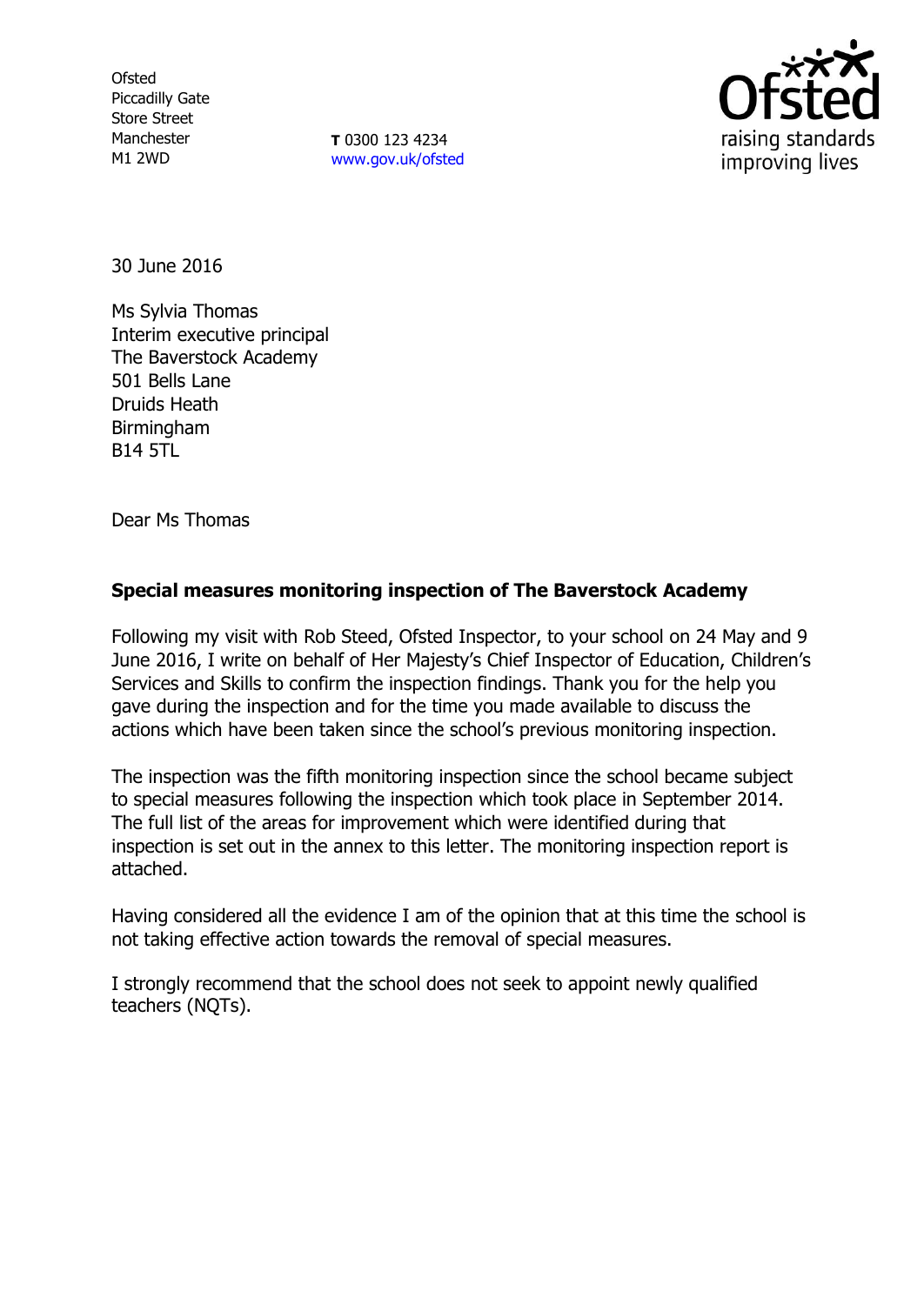

This letter and monitoring inspection report will be published on the Ofsted website. I am copying this letter and the monitoring inspection report to the regional schools commissioner, the chair of the interim academy board and the director of children's services for Birmingham.

Yours sincerely

Mark Sims **Her Majesty's Inspector**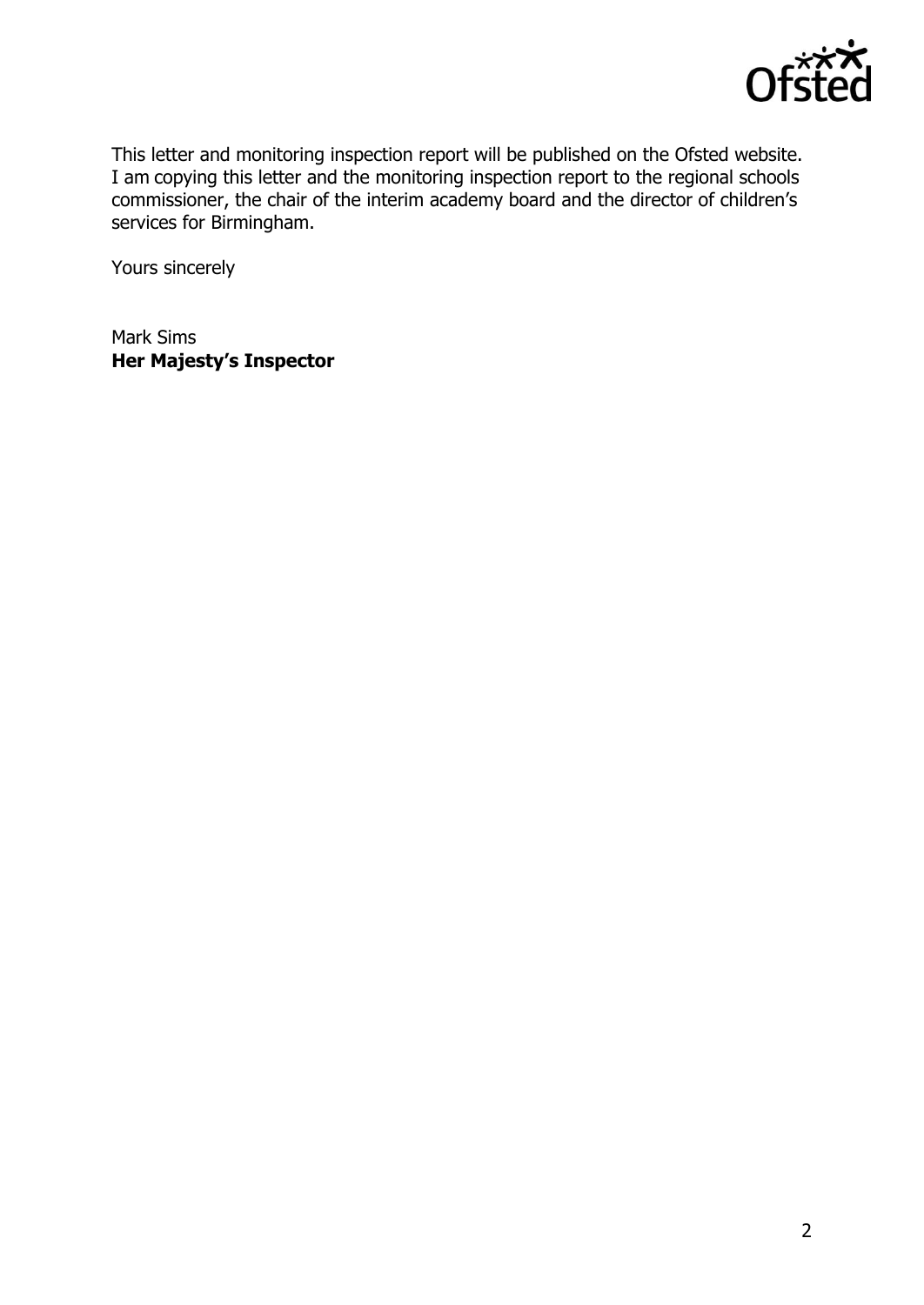

# **Annex**

# **The areas for improvement identified during the inspection which took place in September 2014**

- Improve the quality of teaching, particularly in mathematics and science, so that the progress and attainment of all groups of students, especially disadvantaged students and those with special educational needs, improves rapidly by:
	- $-$  ensuring that teachers receive good training and support to set appropriately challenging targets for students and to assess accurately their progress in lessons and over time
	- $-$  ensuring that the long-term assessment information and the ongoing assessments from lessons are used continually to plan and teach lessons at the right level for different groups of students
	- making sure that teachers mark books frequently enough and in a way that informs students about their successes and the next steps they need to take
	- consistently and effectively challenging low-level disruption so that the focus is on learning in all lessons
	- ensuring that the curriculum in the LEAP provision closely mirrors that in the mainstream part of the academy so that students do not fall behind with their preparation for examinations at the end of Year 11.
- Improve leadership and management so that all actions drive improvement in students' achievement by:
	- establishing a clear basis on which to set challenging targets for all students to enable them to make good progress
	- ensuring that leaders and managers at all levels frequently and rigorously analyse the progress that all groups of students are making in all subjects, including in Years 7 and 8, identify where and why there is underachievement and take carefully planned actions to put this right
	- $-$  implementing a rigorous system to evaluate the quality of teaching throughout the academy, using information about students' progress as well as observations and scrutinies of students' work, and putting in place appropriate strategies to improve teaching where this is needed
	- $-$  analysing more thoroughly other information gathered in the academy, such as attendance and behaviour data, and using this to target actions in a more focused way
	- minimising the use of part-time timetables for LEAP students in line with government guidance and ensuring that correct exclusion procedures are followed if it is necessary for a student to be removed from the academy site for disciplinary reasons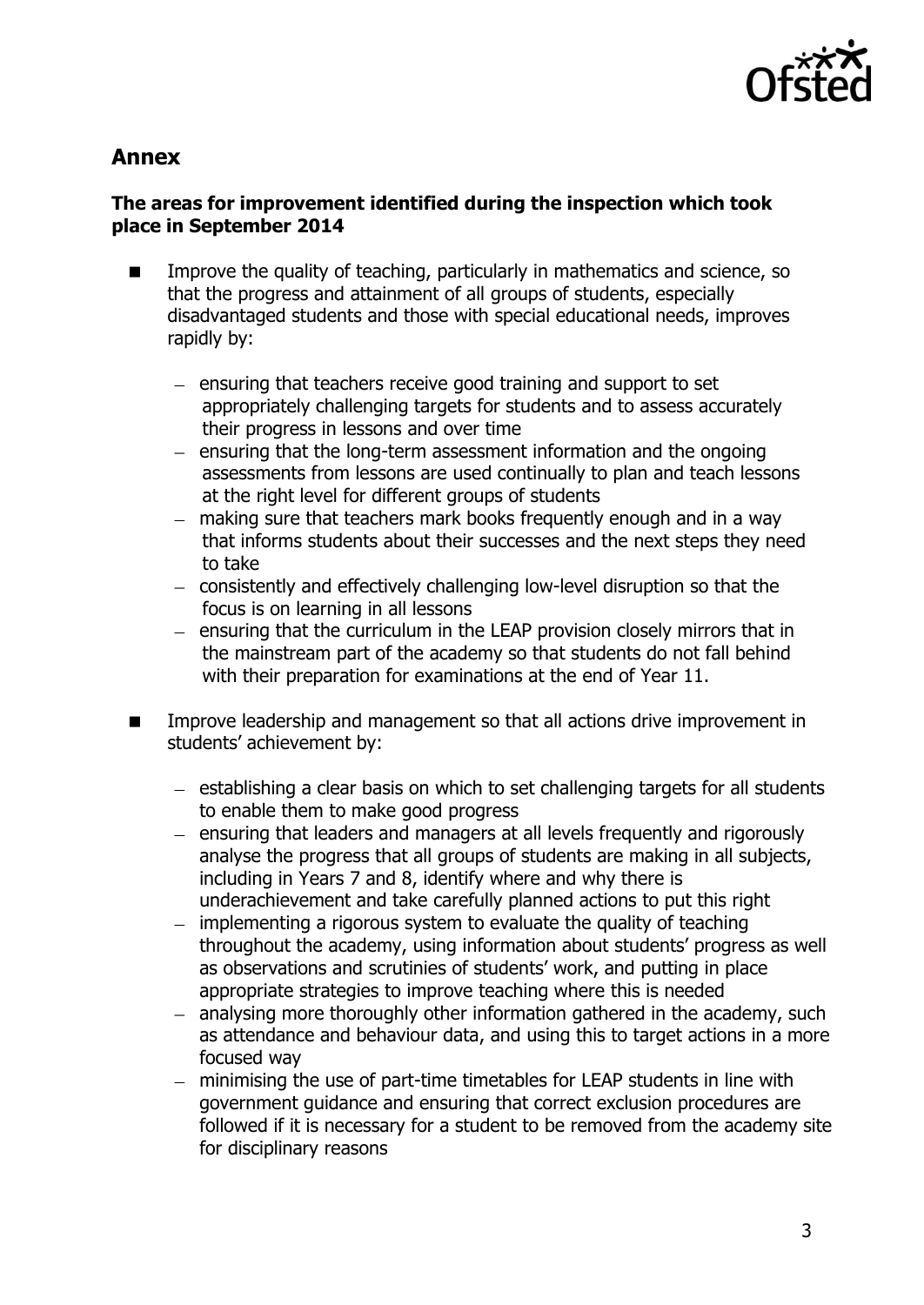

- $-$  reviewing the frequency with which BIC students integrate into the main academy
- $-$  ensuring that governors receive clear, analytical reports on students' progress and behaviour and the quality of teaching so they can be more effective in challenging and supporting the academy.

An external review of governance and an external review of the academy's use of the pupil premium should be undertaken in order to assess how these aspects of leadership and management may be improved.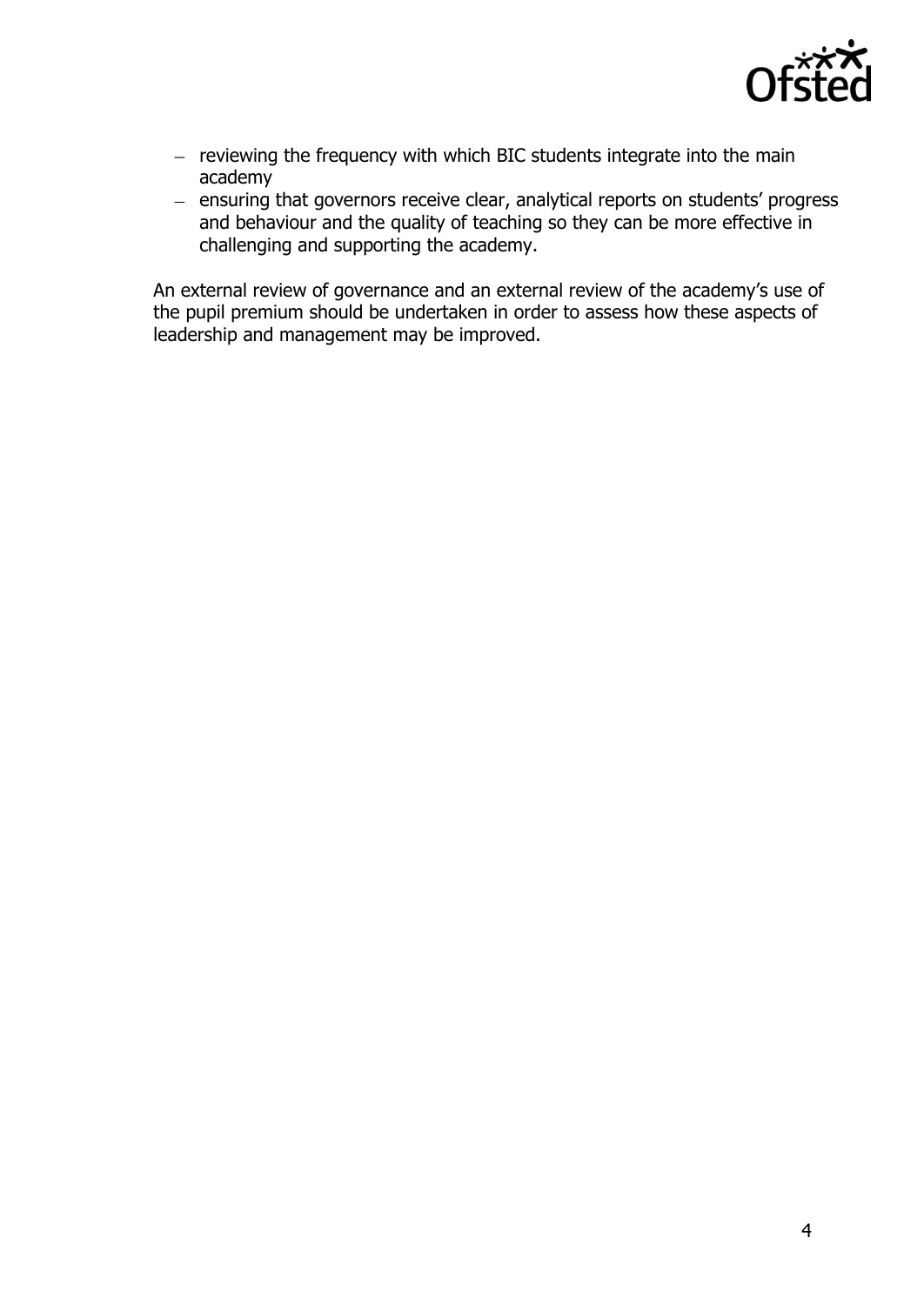

# **Report on the fifth monitoring inspection on 24 May and 9 June 2016**

### **Evidence**

Inspectors observed the school's work, scrutinised documents and the school's website and met with leaders, staff and groups of pupils. Inspectors spoke by telephone to the chair of the interim academy board, the district leader of the Birmingham Education Partnership and the principal of Ninestiles Academy. Inspectors observed parts of 16 lessons, including in mathematics and science, all of which were observed jointly with a member of the senior leadership team. Inspectors also scrutinised pupils' books and visited form-time sessions. Inspectors reviewed the school's arrangements for safeguarding, English as an additional language and special educational needs.

# **Context**

The executive principal and special educational needs coordinator were absent during the inspection visit. Since the last monitoring visit the interim executive principal, who was appointed from December 2015, has announced that she will be leaving on 9 June 2016. A new interim executive principal has been appointed by the Department for Education to take on the role from 10 June 2016. The chair of the interim academy board, which was established in January 2016, has resigned and was replaced by another member of the board in May 2016 shortly before the inspection visit. It was not possible for inspectors to see any teaching in Year 11 as pupils were taking GCSE examinations.

The school's provision for pupils at risk from exclusion, entitled 'Learn, Engage, Achieve, Progress' (LEAP) has now been taken into the mainstream of the school, as has its provision for newly arrived pupils learning English as an additional language, formerly known as Baverstock in the City (BIC).

# **Outcomes for pupils**

The school's projections for GCSE results in 2016 indicate that expected standards will be lower than in previous years, particularly in mathematics and science. This is despite rapid improvements since the Year 11 mock examinations in all subjects carried out in December 2015 when projections were exceptionally low. Since then the number of pupils projected to achieve at least five GCSE grades A\* to C including English and mathematics has doubled but still remains very low compared to national expectations.

The proportions of pupils currently in Year 11 who, according to information provided by the school, have made or exceeded expected progress since the start of Year 7 are also likely to be very low in mathematics and science.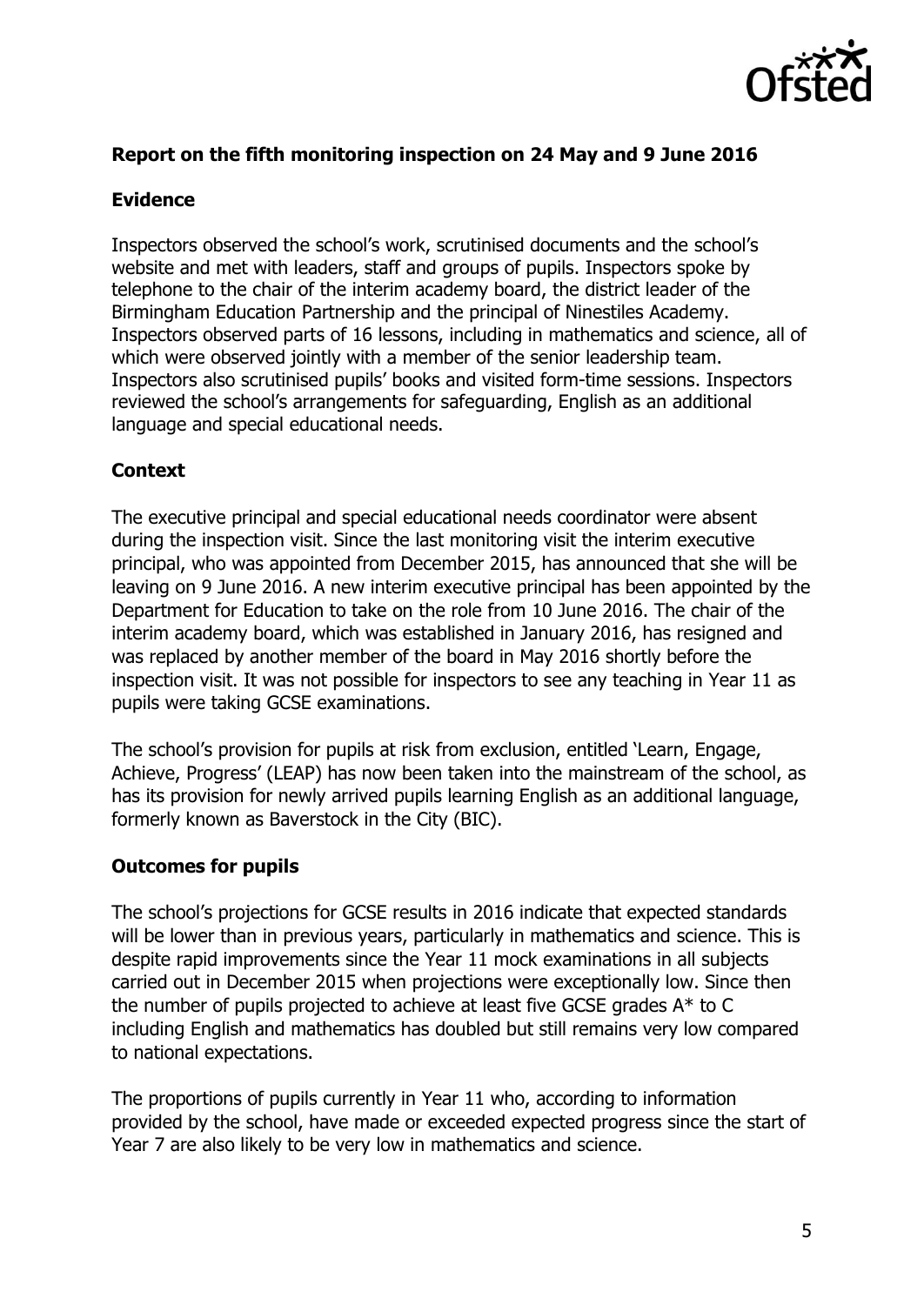

Again, there has been rapid improvement in the progress pupils in Year 11 are making since the interim executive principal was appointed in December 2015. However, the gaps with national expectations remain too high to have closed sufficiently in the limited time from January to June 2016. Outcomes for pupils are set to be better in English and closer to national expectations as the quality of teaching has been consistently better over time than in the other core subjects. The school is confident that projections are now more accurate than previously as a result of a rigorous process of internal and external moderation.

Year 11 pupils continue to retain their increasingly unrealistic targets based on their previous outcomes at the end of Year 6 in primary school, as these have remained unchanged. This has led to some pupils being targeted for A and A\* grades at GCSE but currently working at much lower grades than these. One pupil spoken to summed up the views of others when he said, 'We don't take our targets seriously.' Pupils know what their targets are and the grades at which they are currently working. However, very few who talked to the inspectors could say how they could achieve higher grades, other than by 'trying harder' and 'behaving well'. One notable exception seen by inspectors was in history where pupils in Year 10 taking the GCSE course clearly understand the criteria for each grade and the subject-specific content required to achieve higher grades.

In mathematics, projected improvements in GCSE have been secured through booster classes and combined teaching groups, drawing on the strongest teaching to mitigate against staff absence. The interim executive principal has led by example in taking on a significant teaching responsibility in mathematics.

In science, additional targeted support has led to increased projected outcomes since December 2015, although progress in lessons over time remains highly variable. Evidence from pupils' books and pupils spoken to confirmed this variation.

Significant gaps in outcomes and projected outcomes at GCSE remain for different groups of pupils including disadvantaged pupils, speakers of English as an additional language, pupils who have special educational needs and disability and boys. The school has achieved some recent success in reducing the percentage of pupils who are below their expected age in reading, but the proportions who are behind in each year group still remain very high. Leaders recognise that pupil premium and Year 7 catch-up funding for this academic year has not been targeted well.

### **Quality of teaching, learning and assessment**

Teaching is not yet improving quickly enough. There are still too few examples seen of teachers setting work that takes account of pupils' different starting points and which provides a sufficient degree of challenge. In some instances in mathematics pupils were given low-level unchallenging work, whereas in science the level of difficulty and language used was too high for some groups of pupils.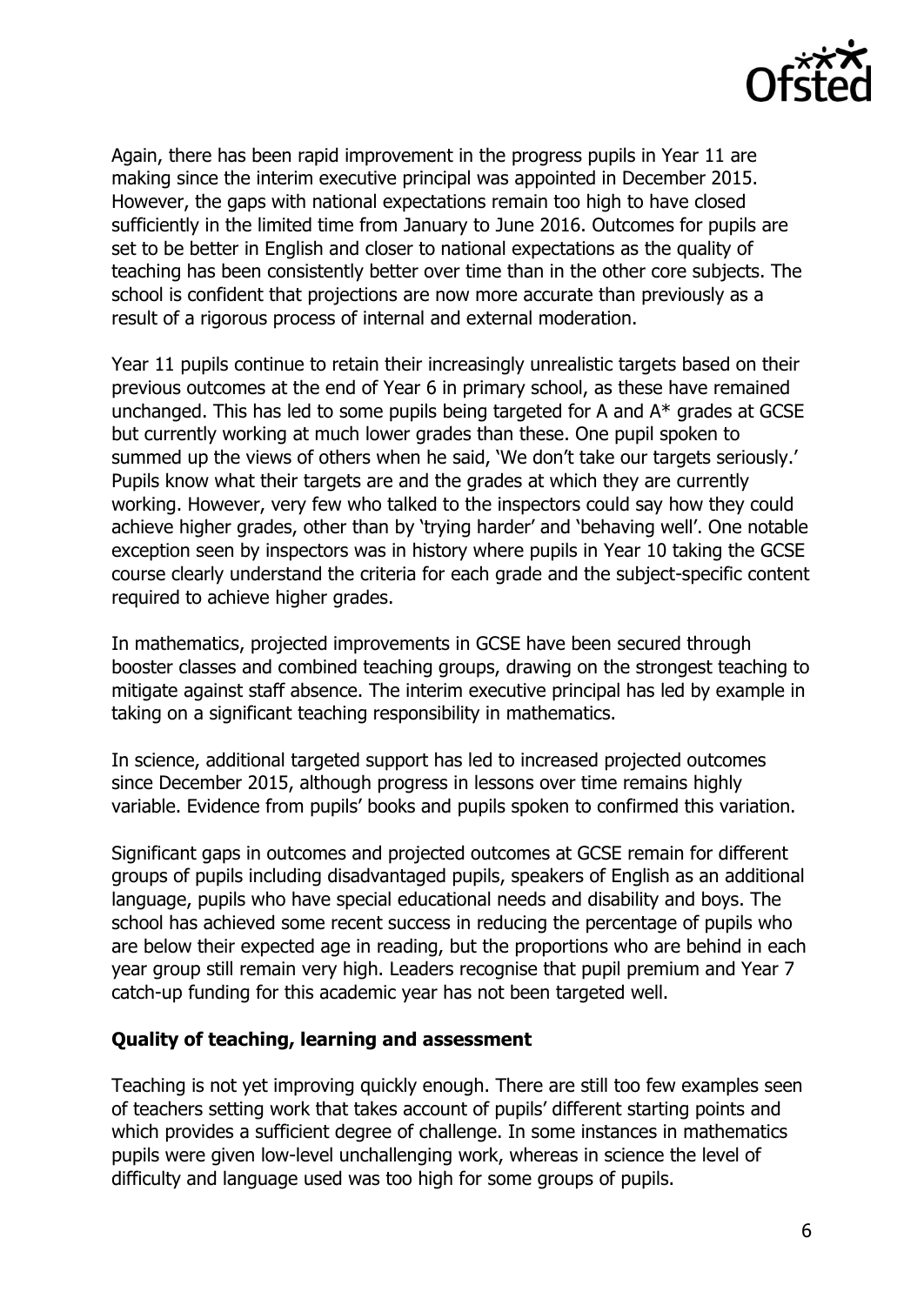

There was little evidence seen during the inspection of teachers targeting work at specific pupils, although teachers now have detailed lesson plans and profiles of their pupils including those who are on the special educational register. However, some teaching assistants were deployed effectively to support individuals and groups of learners.

In other mathematics and science lessons seen there was a good level of pace and challenge in lessons. In some instances pupils new to learning English as an additional language were placed appropriately in higher sets so that they could be set challenging work matched to their ability in the subject rather than to their level of English language proficiency. This enabled them to make more rapid progress.

Teachers demonstrated their good subject knowledge, including in art, French, history and physical education, by setting challenging questions to pupils of all abilities and starting points. For example in a Year 10 French lesson, questioning through the target language was skilfully adjusted to stretch the most able linguists but also adapted to encourage those who found learning the language difficult to participate.

In a number of lessons seen, teachers focused on literacy through the introduction and reinforcement of key subject-specific words. Elsewhere there were missed opportunities for pupils where they were not actively engaged in tasks, especially those learning English as an additional language, to share their understanding with others verbally.

Teachers observed set high standards of conduct and expectations of pupil behaviour in lessons. There was very little low-level disruption seen. Pupils spoken to, especially those in lower and middle sets, reported that some lessons continue to be disrupted either as a result of teachers unable to control classes or because there has been a high turnover of supply and cover teachers. Conversely those in top sets, in mathematics for example, reported that their lessons have not been adversely affected and they were pleased with the quality of teaching and the progress they were making.

Instances of supply and cover teaching remain. The school continues to be hampered by the financial notice to improve which prevents it from making permanent appointments. There remain some mathematics teachers who are not subject specialists but the department is ably supported by members of the senior team who are highly experienced in teaching the subject.

Regular training is now in place for subject leaders and all teachers. Plans for further training in English as an additional language have been implemented. Some teachers still lack confidence in teaching pupils with special educational needs and disability.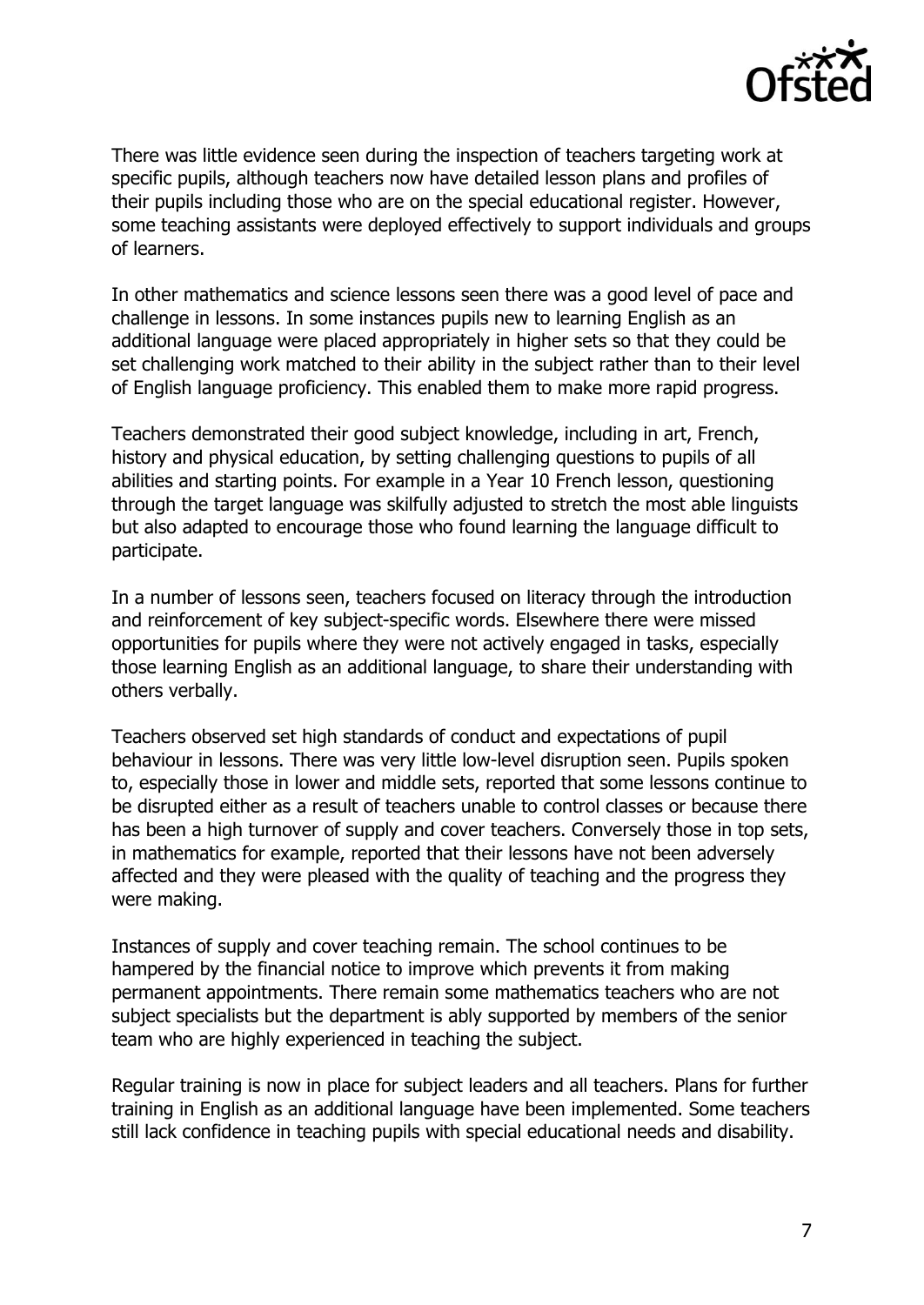

Teachers comply with the school's policy over green and purple pen marking and provide opportunities for pupils to review their own work and that of their peers. The quality of written feedback from teachers to pupils remains very variable, however.

### **Personal development, behaviour and welfare**

Increased monitoring has ensured a greater degree of consistency in the implementation of the behaviour policy. In the short term there has been an increase in exclusions as expectations of behaviour have been raised. However, pupils continue to report that behaviour has improved in the school, coinciding with the arrival of the interim executive principal, and the consistent application of sanctions and rewards.

There were no serious incidents of misbehaviour seen in lessons during the inspection, although pupils reported that poor behaviour in some lessons still happens. Pupils observed by inspectors conducted themselves well and there were very few incidents of low-level disruptive behaviour seen. Almost all pupils behaved well in and around the building, although inspectors experienced one isolated incident where pupils directed foul language towards them in the corridor. Pupils spoken to confirmed that where incidents do occur, leaders take swift and effective action. The new systems put in place are having a positive impact in significantly reducing the number of reported behaviour incidents.

Pupils spoken to said that the school is improving. They are positive about the tighter rules for behaviour in and out of the classroom. Pupils now look smarter. They like the mix of sanctions and rewards but feel that more rewards would encourage them to behave better. They reported that where there are rare incidents of bullying, these are dealt with effectively by staff. They reported that they feel safe and secure in school.

In lessons seen pupils were keen to ask questions and showed a high degree of enjoyment and maturity, for example handling equipment during a lesson on pop art and showing enthusiasm for languages when learning French. In some lessons a few pupils remained quiet and compliant but they did not switch off or stray off task.

Attendance is low overall and is especially low for some groups of pupils learning English as an additional language. There have been recent improvements but attendance remains well below national figures. In some classes visited by inspectors, especially in lower sets, the level of attendance was poor. A new system has been introduced successfully to improving punctuality, which had previously been identified by the school as a concern.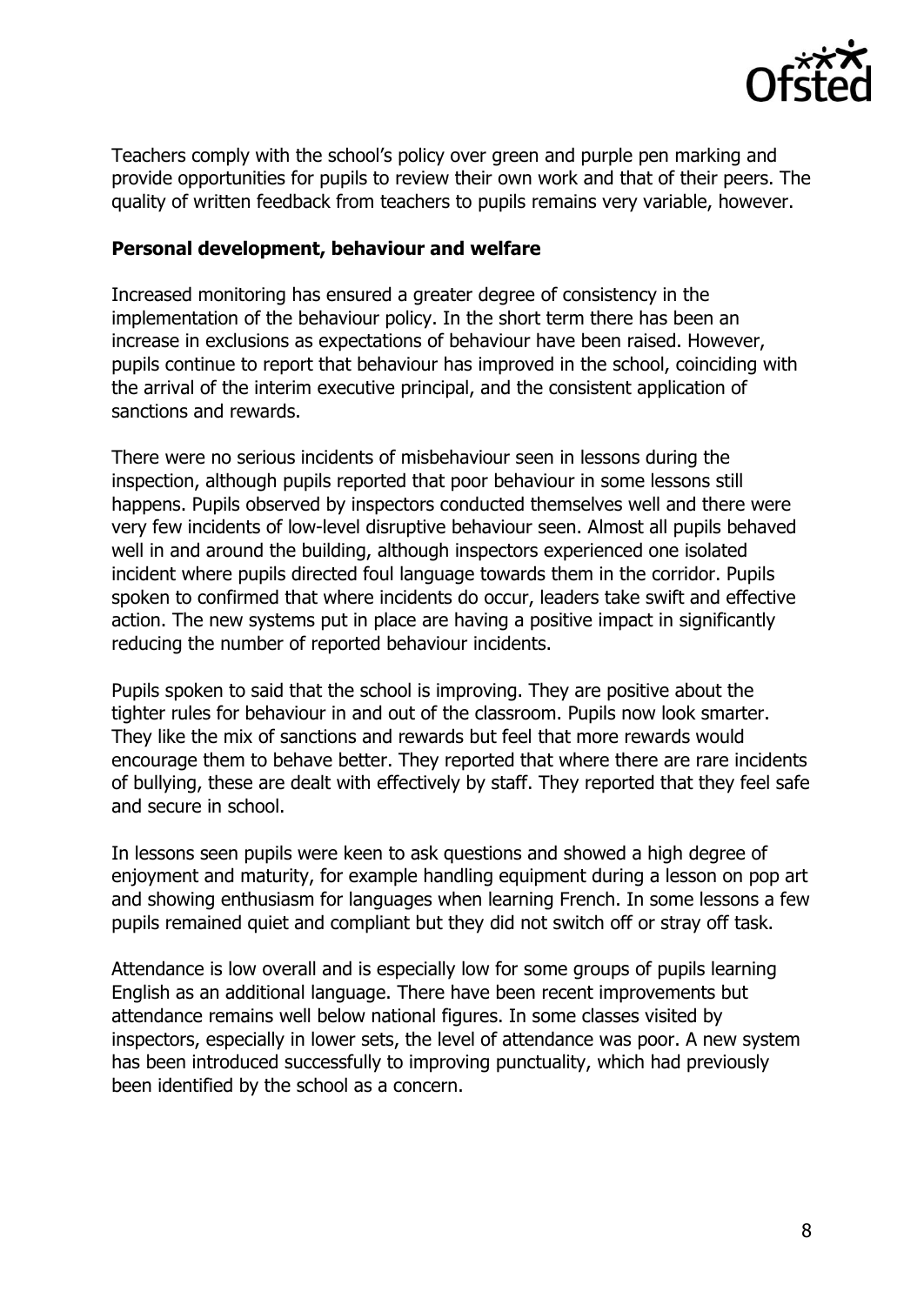

### **The effectiveness of leadership and management**

The interim executive principal has continued to have a significant impact in the short time she has been in post. She has raised the morale of the whole school community, including parents, and overseen improvements in behaviour, teaching and outcomes. However, the announcement of her departure during the inspection visit and that of the chair of the interim academy board has led to further uncertainty about the school's capacity to improve. The constraints imposed by the financial notice to improve and a lack of a sponsor to take the school forward has meant that leaders have been unable to make the long-term decisions needed to ensure the future of the school. While it has been possible to make adjustments to teaching groups, it has not been possible to carry out a restructuring of the senior leadership team and departments in the current financial position.

Despite the challenges, there has been a degree of improved stability to staffing although subjects such as mathematics still rely on some supply and cover teaching. A new system has been introduced to monitor teaching with a focus on learning outcomes for pupils. Individual support plans have been set up where required. The teaching and learning policy has been revised. All teaching staff have now been observed as part of the school's performance management system. There are also regular and systematic reviews of pupils' work now taking place. Arrangements have been established for staff coaching and a programme of professional training has begun for teachers to share best practice.

In joint observations of lessons with inspectors and members of the senior leadership team there has been a high level of agreement about the strengths and areas for development seen.

There remain inconsistencies in the quality of leadership in subjects and aspects but a course for middle leaders, which has just started, is seeking to ensure a greater consistency in what is expected of middle leaders. This is still in the early days of development.

Leaders now have a more detailed and accurate analysis of how well individuals and pupil groups are doing. They know where gaps are and which groups need to catch up from Year 7 onwards. Information is more accurate following recent rigorous moderation of test results with a local outstanding school.

Leaders have continued to set highly challenging targets for pupils and have been previously slow to intervene when pupils were at risk of not achieving them. Leaders are now taking action more quickly from Year 7 onwards to identify those pupils falling behind, but this is in its early stages of development.